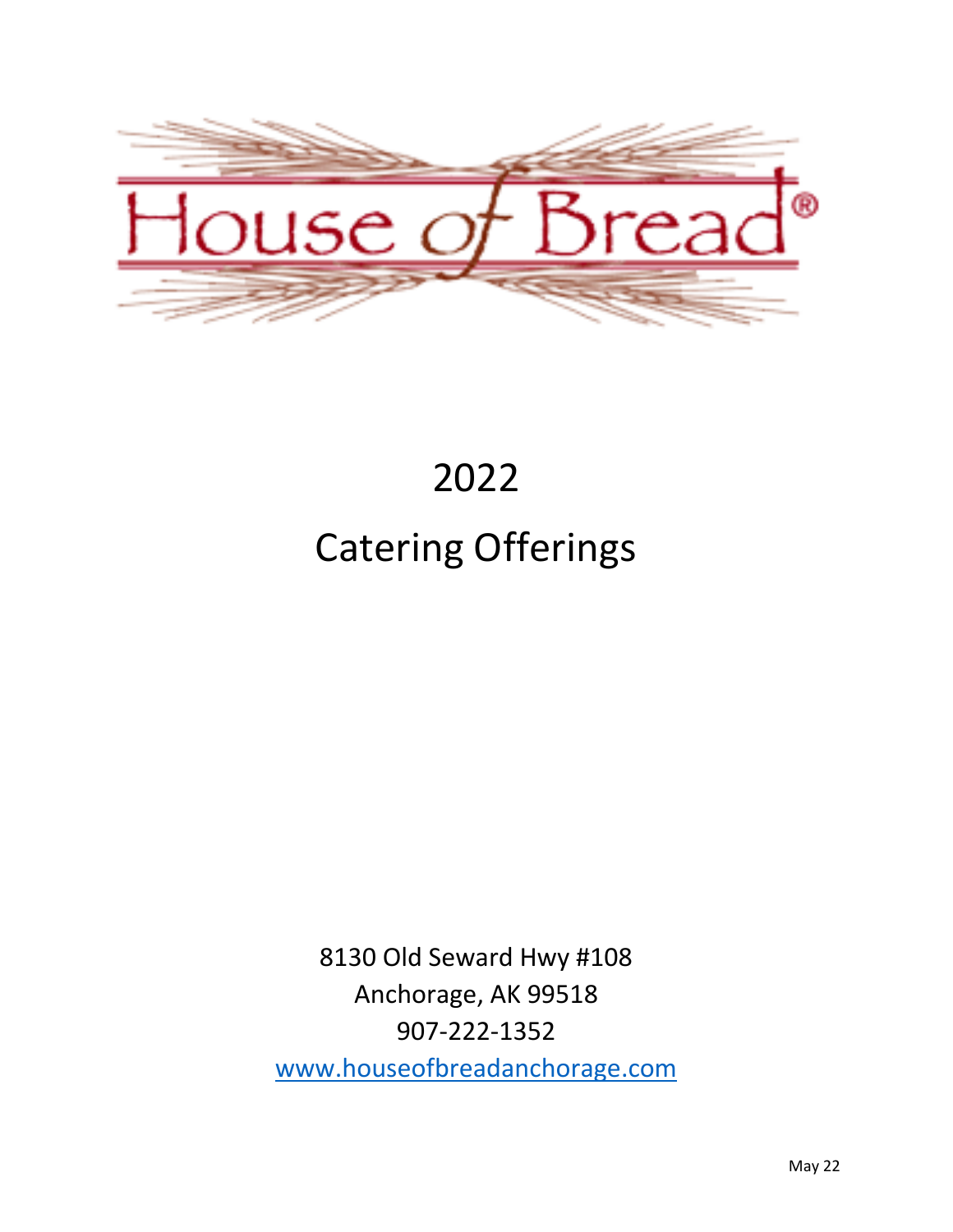• Delivery available in the Anchorage area

o \$20 delivery fee if not picked up

- Minimum order for delivery \$200
- 20% Gratuity will be added to all orders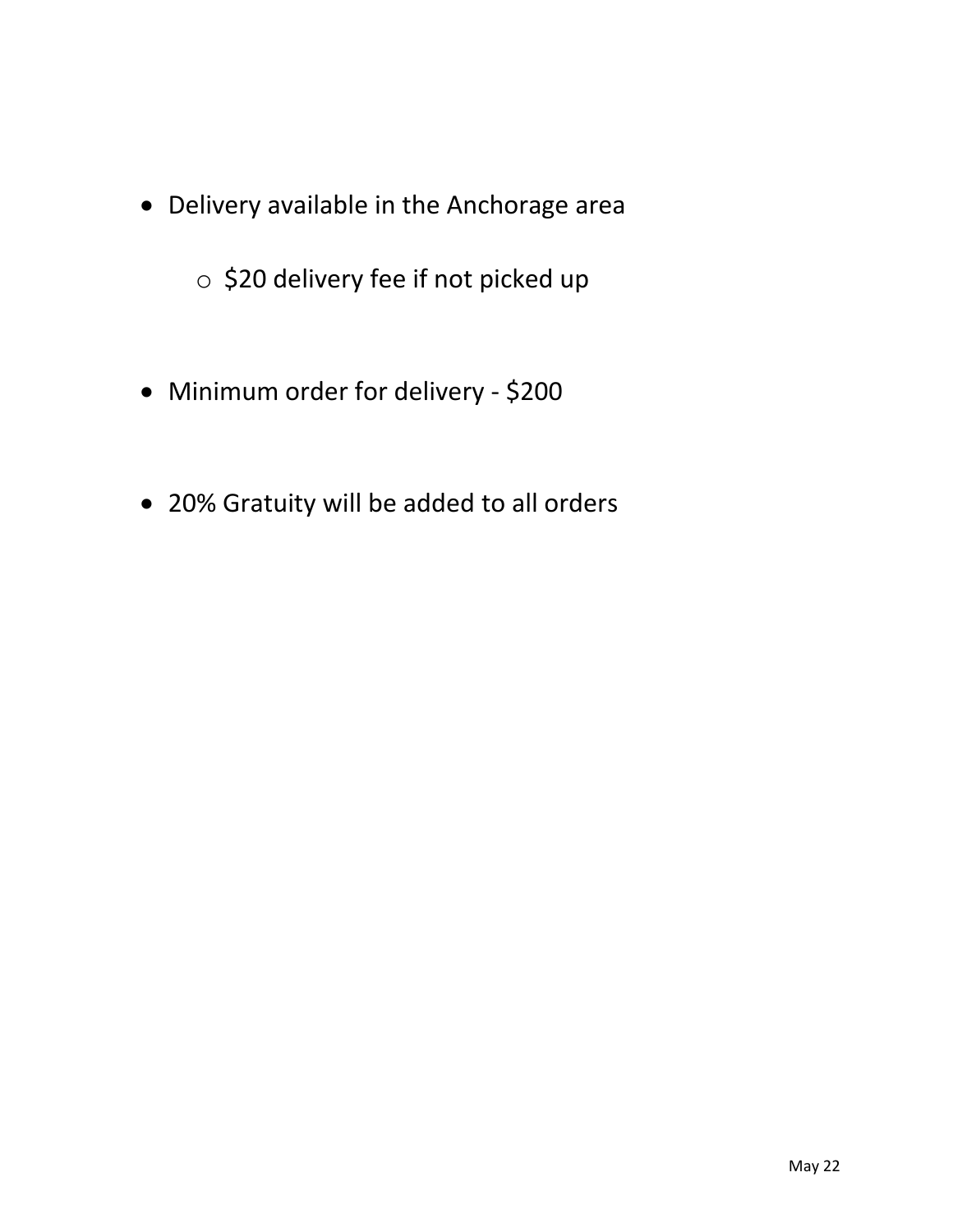# **Breakfast**

### Pastry Platter

Mix and match our fresh baked mini cinnamon rolls, mini muffins, mini scones and mini raspberry pinwheels to create a platter sure to delight. Made from scratch daily, our fresh baked goodies will liven up even the most mandatory of meetings. Each platter includes 2 of these treats per person.

10 People \$40.00 20 People \$65.00

Need more? \$3.00 per additional person

#### Granola & Yogurt

For a healthier option, consider adding a personal size yogurt and a 2oz serving/per person of our house made granola.

\$5.00 per person

### Baguette Tray

For when your breakfast needs a little bit more umph! Includes a variety of our fresh baked breakfast baguettes cut in half. Choices include: Pesto Feta & Sundried Tomato, Ham & Cheddar w/mustard, Turkey & Jack w/mustard, and our ever so popular Bacon, Egg & Cheddar. This is a great addition to the pastry platter for those looking for a protein packed breakfast.

10 People \$70 20 People \$140

Need more? \$7.00 per additional person

### Fresh Fruit

Cut up fresh fruit served in a salad to go container(s).

\$5.00 per person

### Coffee box

Comes with sugar, half & half, stir sticks and cups

Serves 10-12 People \$20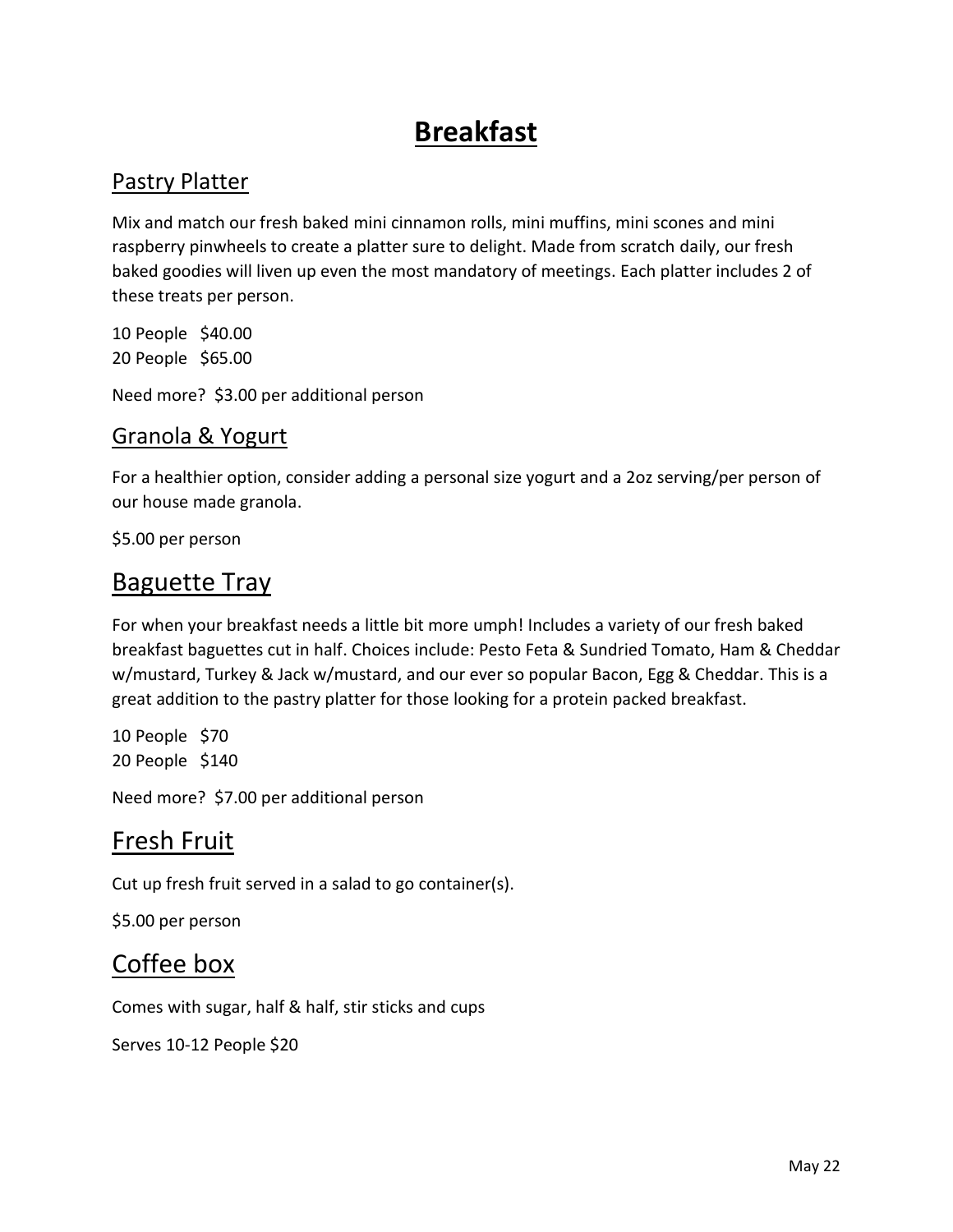# **Lunch**

#### Sandwich Platter

Mix and match your favorite sandwiches to create the ultimate sandwich platter.

\$12.00 per sandwich

**Cranky Turkey** - turkey, cream cheese, dried cranberries, lettuce, tomato, red onion and mayo

**HOB Club** - turkey, ham, cheddar, lettuce, tomato, red onion, mustard and mayo

**Tuscan Chicken** - chicken, pesto, provolone, lettuce, tomato, red onion, olive oil and balsamic vinegar

**Veggie Delight** - avocado slices, cream cheese, artichoke hearts, lettuce, tomato, red onion, olive oil and balsamic vinegar

**Western** - roast beef, provolone, lettuce, tomato, red onion, horseradish sauce and mayo

**Italian Grinder** - turkey, salami, cream cheese, pepperoncini, black olives, lettuce, tomato, red onions, oil and balsamic vinegar

**Salad sandwich** – Curry Turkey, Chicken Avocado, or Tuna Salad

Salads - We offer Garden, Spinach and Caesar salad options. Salads come family style in a large container with a variety of dressings on the side.

\$6.50 per person

Meal deal – Alaska Chips and a drink \$4.oo per person

Chips only - \$1.50 per person

#### **Box Lunch Deal (Minimum order of 10 boxes)** - \$16.00 each

Each Boxed Lunch Deal includes the following:

- A freshly made sandwich from our lunch menu,
- A bag of Alaska Chips
- One House of Bread cookie